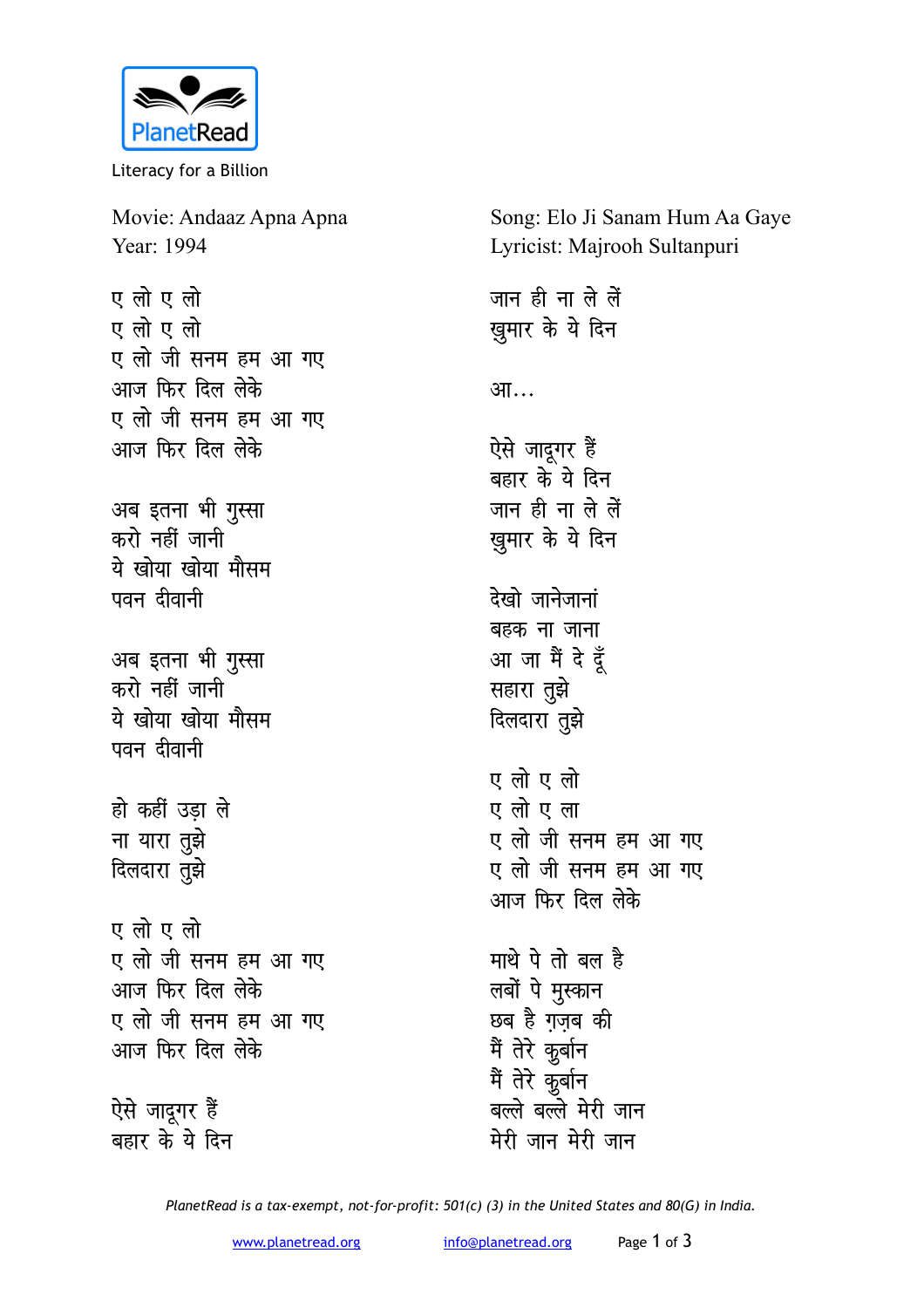

Literacy for a Billion

माथे पे तो बल है लबों पे मुस्कान छब है ग़ज़ब की मैं तेरे कुर्बान माथे पे तो बल है लबों पे मुस्कान छब है ग़ज़ब की मैं तेरे कुर्बान हाय मर जाऊँगा जीने नहीं पाऊँगा ऐसे ना मारो नज़ारा मुझे दिलदारा मुझे एलोएलोजी ए लो ए लो जी सनम हम आ गए एलोएलो हम आ गए आज फिर दिल लेके चलो जी चलो जी मैं चलो जी मैं गुस्सा ना और करूँगी तेरी शिकायत पे गौर करूँगी चलो जी मैं गुस्सा ना और करूँगी तेरी शिकायत पे गौर करूँगी तेरी शिकायत पे

गौर करूँगी क्या है मेरी मंज़िल समझ गया दिल क्या है मेरी मंज़िल समझ गया दिल ज्यादा करो ना इशारा मुझे दिलदारा मुझे एलो एलो एलो एलो ए लो जी सनम हम आ गए आज फिर दिल लेके ए लो जी सनम हम आ गए आज फिर दिल लेके अब इतना भी गुस्सा करो नहीं जानी ये खोया खोया मौसम पवन दीवानी हो कहीं उडा ले ना यारा तुझे दिलदारा तुझे ए लो ए लो ए लो जी सनम हम आ गए आज फिर दिल लेके ए लो जी सनम हम आ गए आज फिर दिल लेके

PlanetRead is a tax-exempt, not-for-profit: 501(c) (3) in the United States and 80(G) in India.